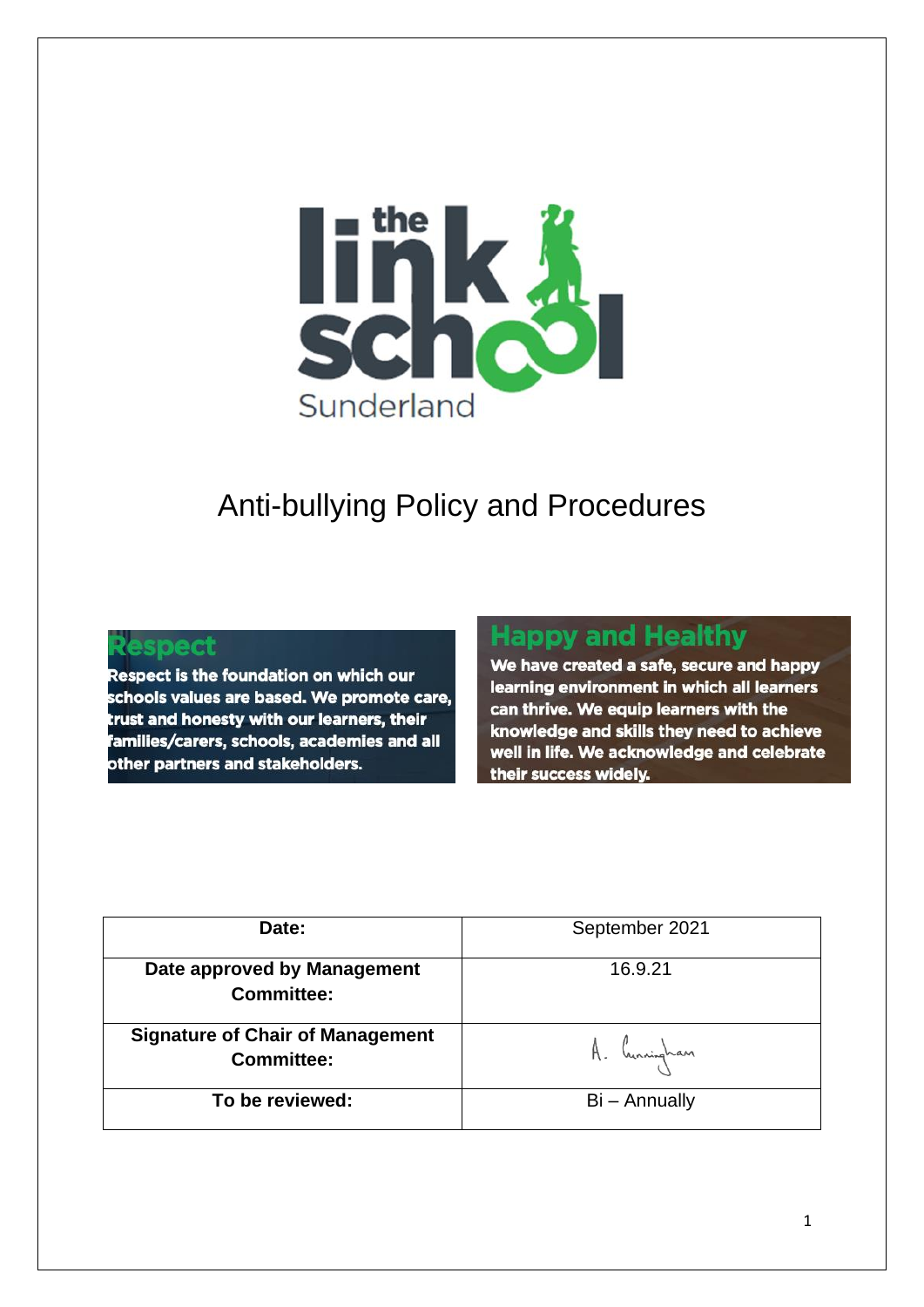## **Contents**

| Introduction                                | 3  |
|---------------------------------------------|----|
| Rationale                                   | 3  |
| <b>Principles</b>                           | 3  |
| Aims                                        | 4  |
| <b>Definition</b>                           | 5  |
| How we will deal with incidents of bullying | 6  |
| How we will recognise incidents of bullying | 6  |
| Appendix One Parental Involvement           | 7  |
| <b>Appendix Two Staff Guidance</b>          | 9  |
| Appendix Three Advice for Learners          | 10 |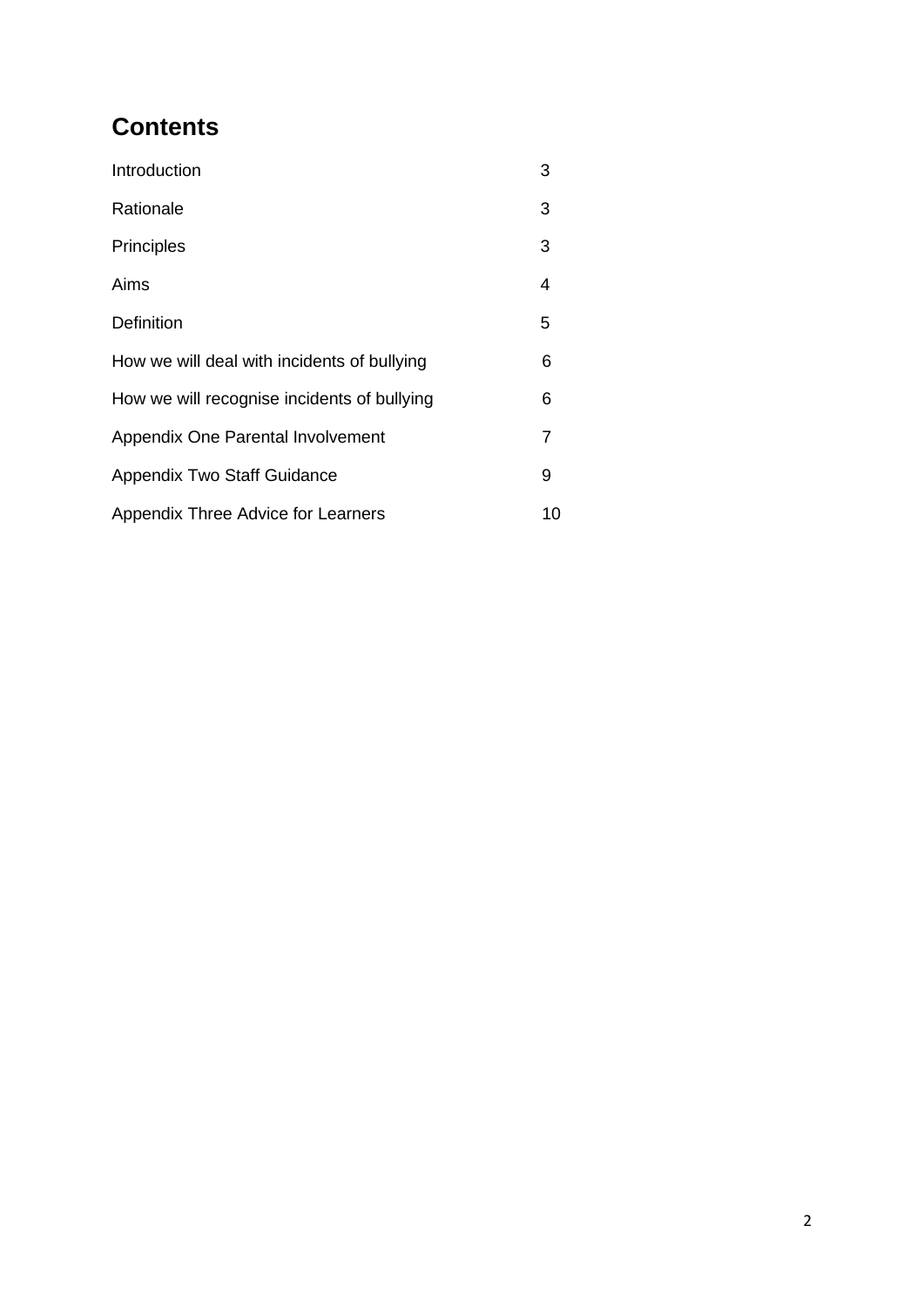## **Introduction**

'Bullying, especially if left unaddressed, can have a devastating effect on individuals. It can be a barrier to their learning and have serious consequences for their mental health. Bullying which takes place at school does not only affect an individual during childhood but can have a lasting effect on their lives well into adulthood'

By effectively preventing and tackling bullying, schools can help to create safe, disciplined environments where learners are able to learn and fulfil their potential. (DFE, Preventing and tackling bullying. Advice for headteachers, staff and governing bodies, 2017).

The Management Committee and Head Teacher of the Link School are committed to safeguarding the welfare of learners and vulnerable adults. Policies and practices will be robust and contain the necessary measures to enable all staff to fulfil their roles and responsibilities with full regard to this commitment.

The school has a designated Anti-Bullying Coordinator who leads an Anti-Bullying Team. The team includes a cross section of school staff and they have been involved in the development and review of the policy. In September 2018, the school was awarded the Sunderland Young Peoples platinum anti-bullying charter mark. The school is undergoing re-accreditation in the Autumn Term 2021.

The policies and procedures contained in this document apply to everyone who is in contact with learners who come to the Link School. We each have a role to play in ensuring that the learners in our care feel safe. We all share the responsibility to protect our learners and that includes taking the right steps to ensure that their safety is maintained. It is our statutory obligation to follow procedures and these procedures are set down in this document.

(Please also refer to the Peer on Peer Abuse, guidance on the whole school Child Protection Policy and the Remote Learning Policy.

## **Rationale.**

In the context of our school ethos and Keeping Children Safe in Education, the Link School is committed to the protection, support and care of all members of the school community. We believe that the emotional, physical and mental welfare of the learner is paramount.

In so doing, we wish to create an atmosphere where learners and staff feel safe and secure and where they can enjoy positive and open relationships with each other. Learners must also be able to interact with staff and with fellow learners without prejudice.

## **Principles.**

As a learning community we must ensure that our policies and practices minimise bullying and always help and support every member of the community. Learners in our care should be able to engage in their learning and development in accordance with their own ability and potential. Equally, members of staff should be able to fulfil their professional duties without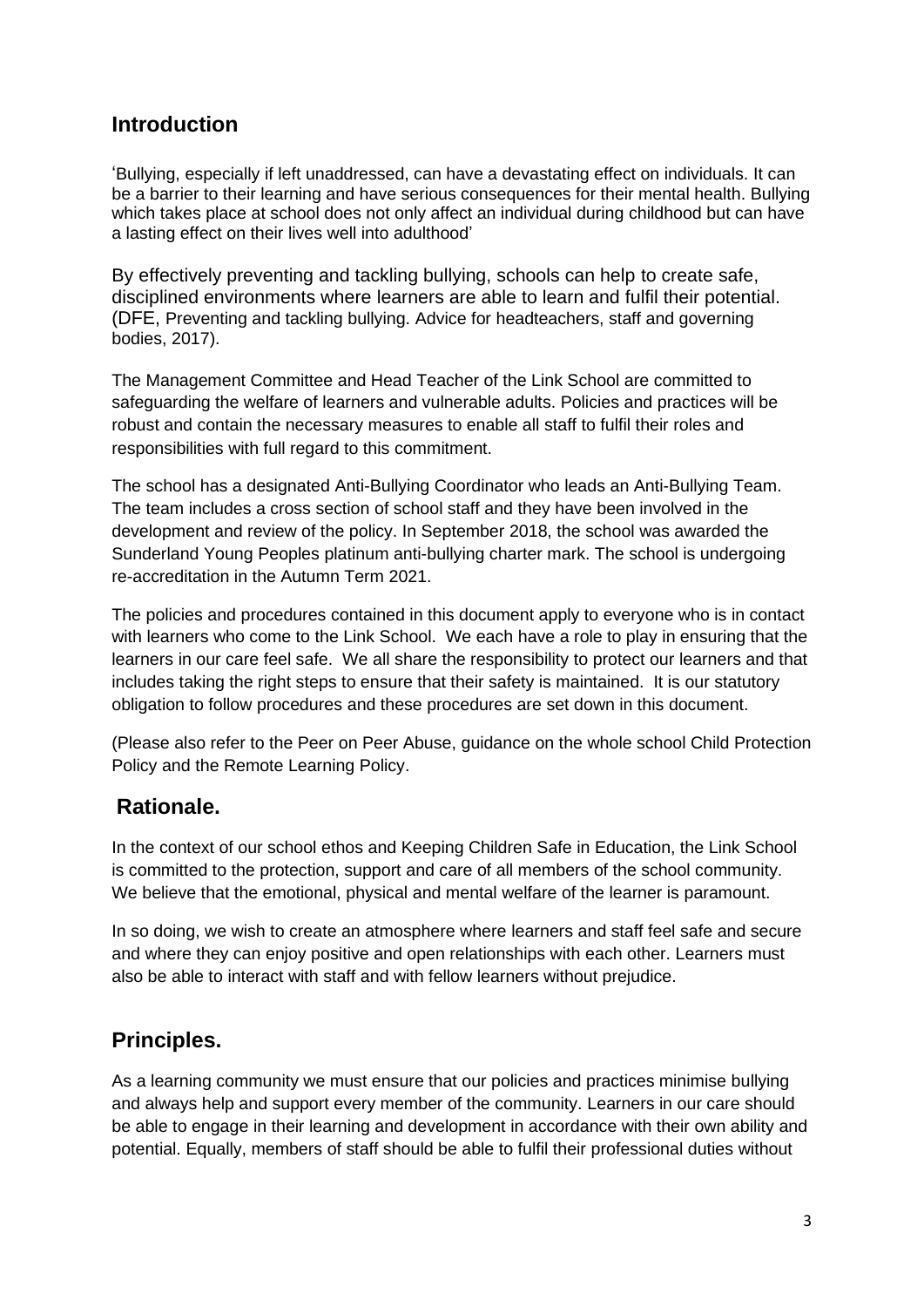impediment. Therefore, our policy on anti-bullying and the procedures which are in place are intended to reflect those beliefs.

We are committed to sustaining a culture in which those barriers to teaching and learning that are a consequence of bullying are removed. In line with our school behaviour policy we have a zero tolerance of Bullying in all of its forms.

In carrying out our responsibilities, all staff will seek opportunities to emphasise the message of this policy and put it into practice. Those with responsibility for team meetings, subject lessons and activities will ensure that the school's anti-bullying values are highlighted and practised.

### **Aims.**

To ensure that: Governors, all staff, learners and parents/carers should have an understanding of what bullying is.

- Governors, all staff, learners and parents/carers should know what the school policy is on bullying and follow it when bullying is reported.
- All learners and parents/carers should know what the school policy is on bullying, and what they should do if bullying arises.
- As a school we take bullying seriously. Learners and parents/carers should be assured that they will be supported when bullying is reported.

We use a range of proactive strategies to prevent bullying. These include;

- Effective school leadership that promotes an open and honest anti-bullying ethos.
- Use of curriculum opportunities, in particular tutor periods and PSHE classes where issues of diversity are discussed and anti-bullying messages are drawn out.
- Use of opportunities throughout the school calendar and at certain times of the school day to raise awareness of the negative consequences of bullying e.g. Anti-Bullying Week in November of each year
- School assemblies and learner/parent surveys.
- Poster campaigns and learner displays.
- Use of Social Media, Facebook and Instagram.
- Specific learner area on the website sign posting where to go for help
- Review of general and specific staff induction and continuing professional development to ensure staff training reflects the anti-bullying policy and practice of the school.
- Peer system where learners from each key stage have been identified to offer peer support and guidance on bullying issues.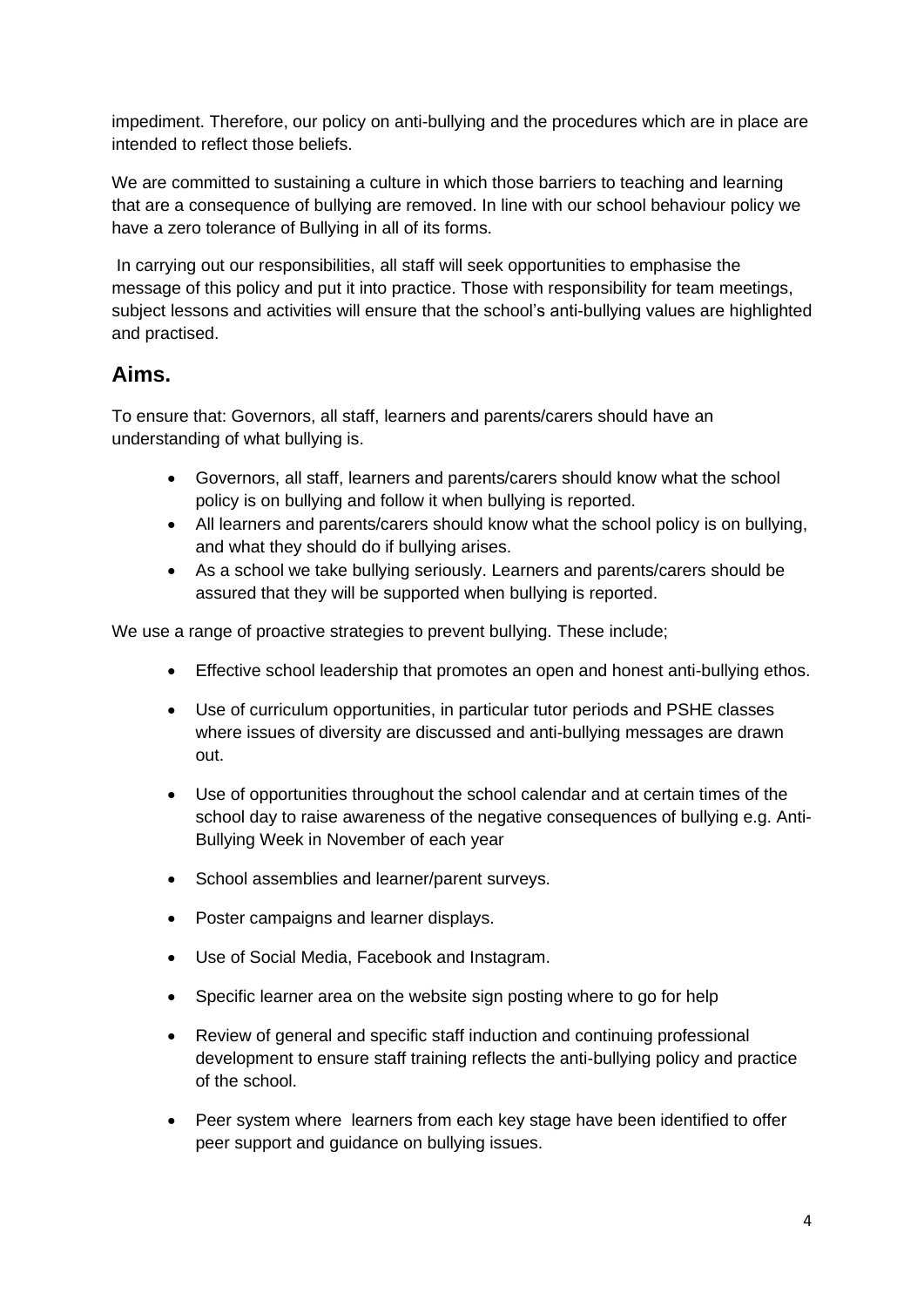Measures are put in place which prevent or address incidents of bullying. These are:

- To establish and maintain a culture of zero-tolerance re: bullying (promoted by visual displays, annual Anti-bullying week and PHSE lessons)
- Named Anti Bullying leads across key stages.
- To provide mechanisms for learners and/or staff to report incidents of bullying
- To use our annual school survey and school systems to monitor incidents of bullying and evaluate impact of the measures in place
- Peer mentoring where appropriate
- Nurturing principles and an emphasis upon emotional well-being underpins the curriculum to develop skills of cooperation, caring for others, understanding and tolerance, in an age appropriate way
- The curriculum is designed to promote positive personal qualities
- Valuing of friendships and opinions of others
- Staff model caring, supportive relationships
- Emotional literacy is developed to promote understanding of the feelings of self and of others
- Keeping Safe week focuses attention on issues of Friendship/Bullying
- Clear, firm and consistent boundaries are in place
- CPD for staff raises awareness of indicators and procedures to ensure zero tolerance for bullying

## **Definition.**

It is important to understand what constitutes bullying as opposed to being rude or mean.

#### **Rude - Inadvertently saying or doing something that hurts someone else.**

Incidents of rudeness are usually spontaneous, unplanned inconsideration, based on thoughtlessness, poor manners or narcissism, but not meant to actually hurt someone.

#### **Mean - Purposefully saying or doing something to hurt someone once (or maybe twice).**

The main distinction between "rude" and "mean" behavior has to do with intention; while rudeness is often unintentional, mean behavior very much aims to hurt or depreciate someone. It is impulsive cruelty that is often regretted very quickly. Very often, mean behavior in children is motivated by angry feelings and/or the misguided goal of propping themselves up in comparison to the person they are putting down.

#### **Bullying - Intentionally aggressive behavior, repeated over time, that involves an imbalance of power.**

Experts agree that bullying entails [three key elements:](http://www.choosito.com/blog/en/elements-of-bullying/) an intent to harm, a power imbalance and repeated acts or threats of aggressive behavior. Children who bully say or do something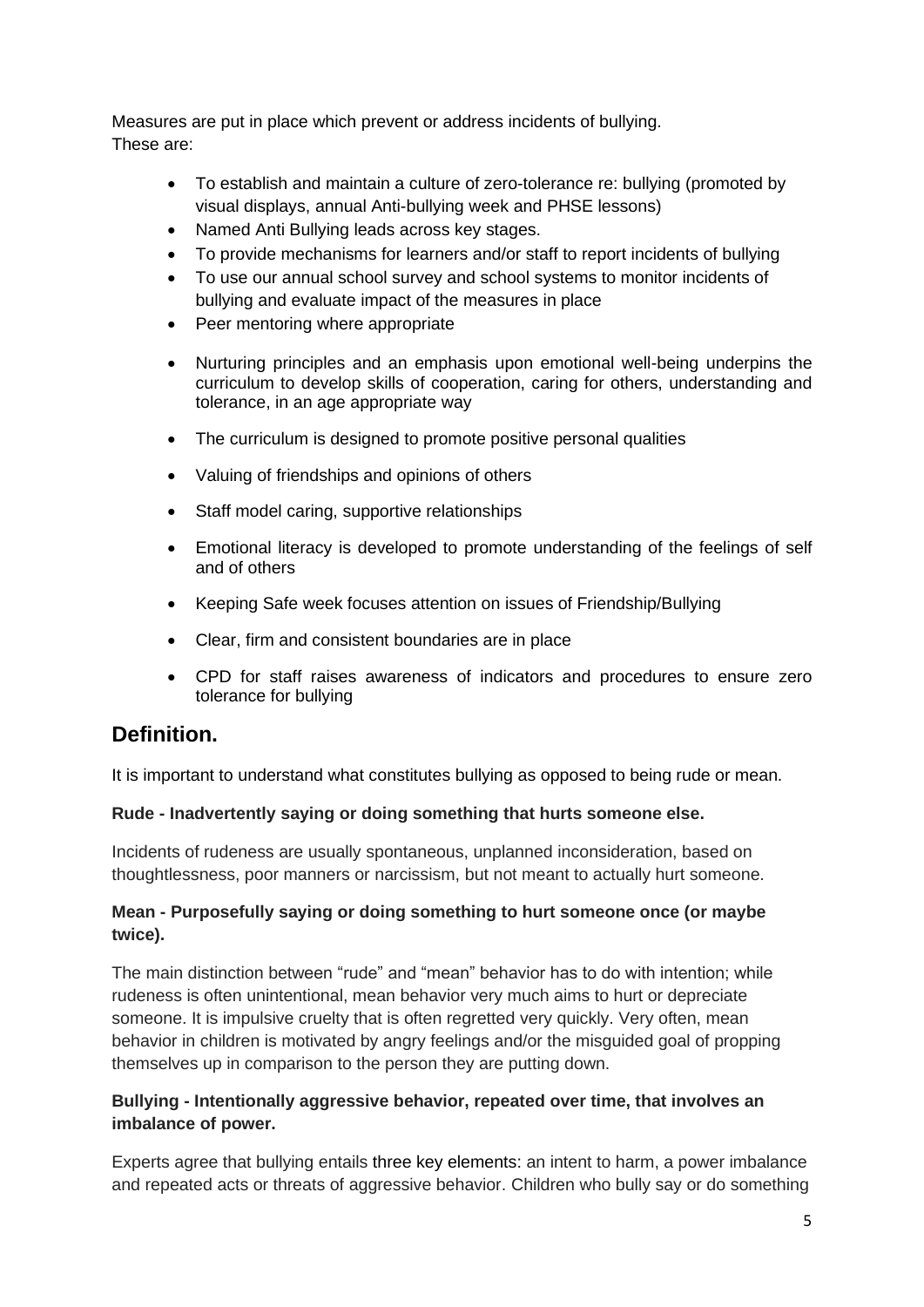intentionally hurtful to others and they keep doing it, with no sense of regret or remorse even when targets of bullying show or express their hurt or tell the aggressors to stop.

Bullying can be:

- Emotional. Being unfriendly, excluding, and tormenting (e.g. hiding books, threatening gestures, damaging property, theft).
- Physical. Pushing, kicking, hitting, punching or any use of violence.
- Racist. Racial taunts, graffiti, gestures.
- Sexual. Unwanted physical contact or sexually abusive comments including sexual violence and harassment).
- Homophobic, biphobic and transphobic. Because of, or focussing on the issue of sexuality.
- Verbal. Name-calling, sarcasm, spreading rumours, teasing.
- Online. All areas of internet, such as email, social network sites such as Facebook, internet, and chat room misuse.
- Mobile threats by text messaging & calls.
- Misuse of associated technology, i.e. camera & video facilities.
- Social/familial. Because of socio-economic background.
- Educational. Because of educational ability

Bullying is damaging for both victim and perpetrators and is usually linked with secrecy and threat. It can lead to feelings of fear, misery, isolation, loneliness, powerlessness and hopelessness, as well as physical signs in the victim and a sense of power and control in the perpetrator. Therefore, bullying will not be tolerated in the Link School and will be taken seriously.

## **How we will deal with incidents of bullying**

#### Stage 1: Information

- Learners, parents, member of staff or other stakeholders may report an issue.
- Where necessary the member of staff involved should also complete an entry on the school behaviour system and refer to the Lead Behaviour Professional or SLT.

#### Stage 2: Investigation and Action

- All learners involved should be interviewed by an appropriate member of staff.
- If appropriate parents/carers may be contacted and information shared.
- Mediation process to resolve the issue(s) if required and beneficial to all parties concerned.
- The incident will be logged on the school behaviour system.
- Emotional well-being support for the victim.

#### Stage 3: Enhanced response: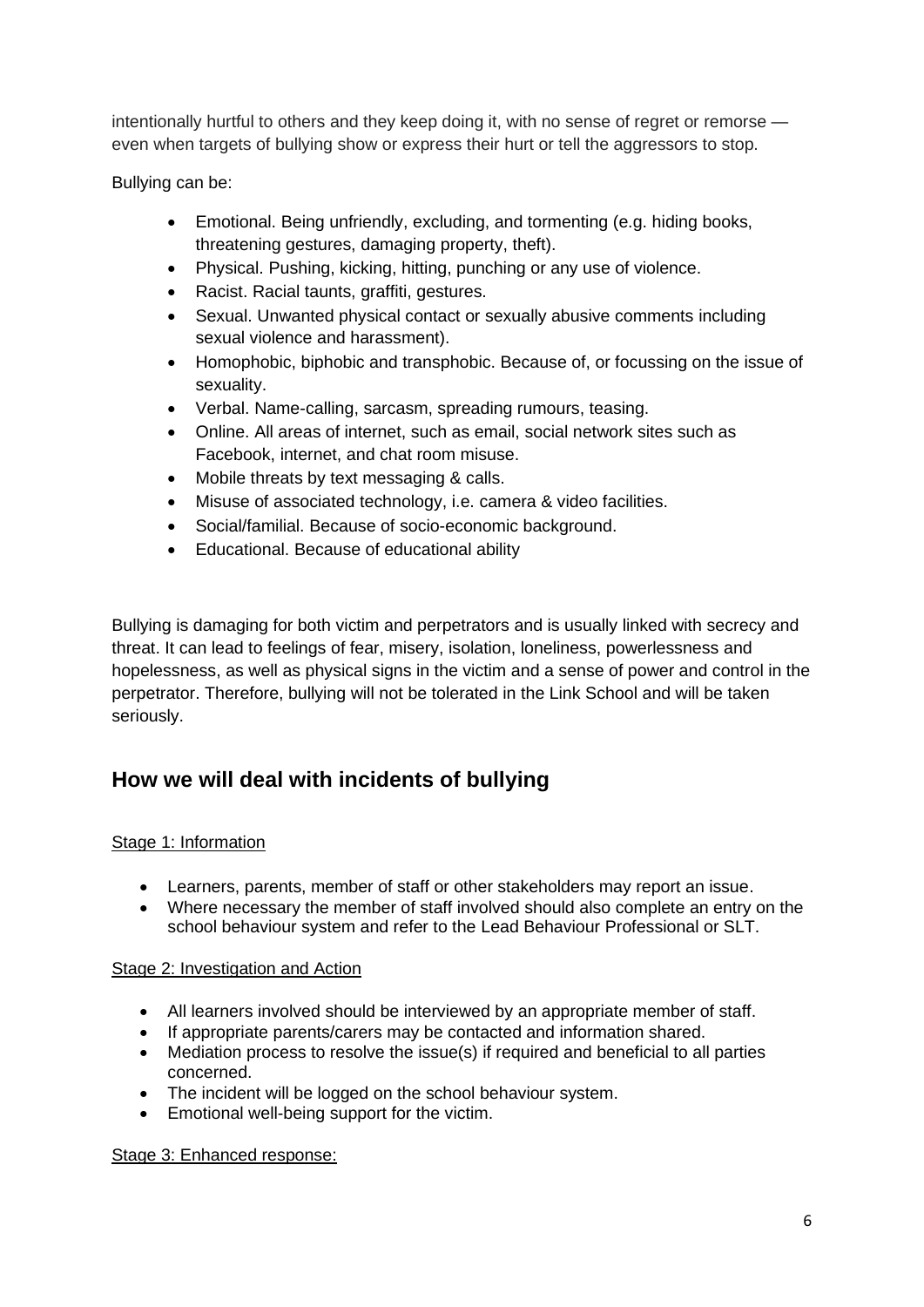- If the issue continues parents/carers of all parties could be invited in for a meeting with relevant member of staff e.g. Headteacher, Senior Leader, Lead Behaviour Officer.
- The school decides upon the next course of action e.g. Positive re-engagement plan, moving group, twilights etc.
- One to one restorative sessions for the 'perpetrator' with DSL or member of the SLT.

#### Stage 4: Escalated response:

- Fixed term exclusion.
- Outside agency involvement e.g. Police, Washington Mind,
- Alternative timetable/placement.

## **How we will recognise incidents of bullying**

#### **Signs and Symptoms.**

A learner may indicate by signs or behaviour that he or she is being bullied. Adults, at home and in school, should be aware of these possible signs and that they should investigate if a child:

- is frightened of walking to or from school
- does not want to go to school on the bus
- begs to be driven to school
- changes his usual routine
- is unwilling to go to school (school phobic)
- begins to truant
- becomes withdrawn anxious, or lacking in confidence
- starts stammering or self-harming
- attempts or threatens suicide or runs away
- cries himself to sleep at night or has nightmares
- feels ill in the morning
- underperforms in school work
- comes home with clothes torn or books damaged
- has possessions which are damaged or " go missing"
- asks for money or starts stealing money (to pay bully)
- has dinner or other monies continually "lost"
- has unexplained cuts or bruises
- is bullying other learners or siblings
- stops eating
- is frightened to say what is wrong with him
- gives improbable excuses for any of the above
- is afraid to use the internet or mobile phone
- is nervous/jumpy when a cyber-message is received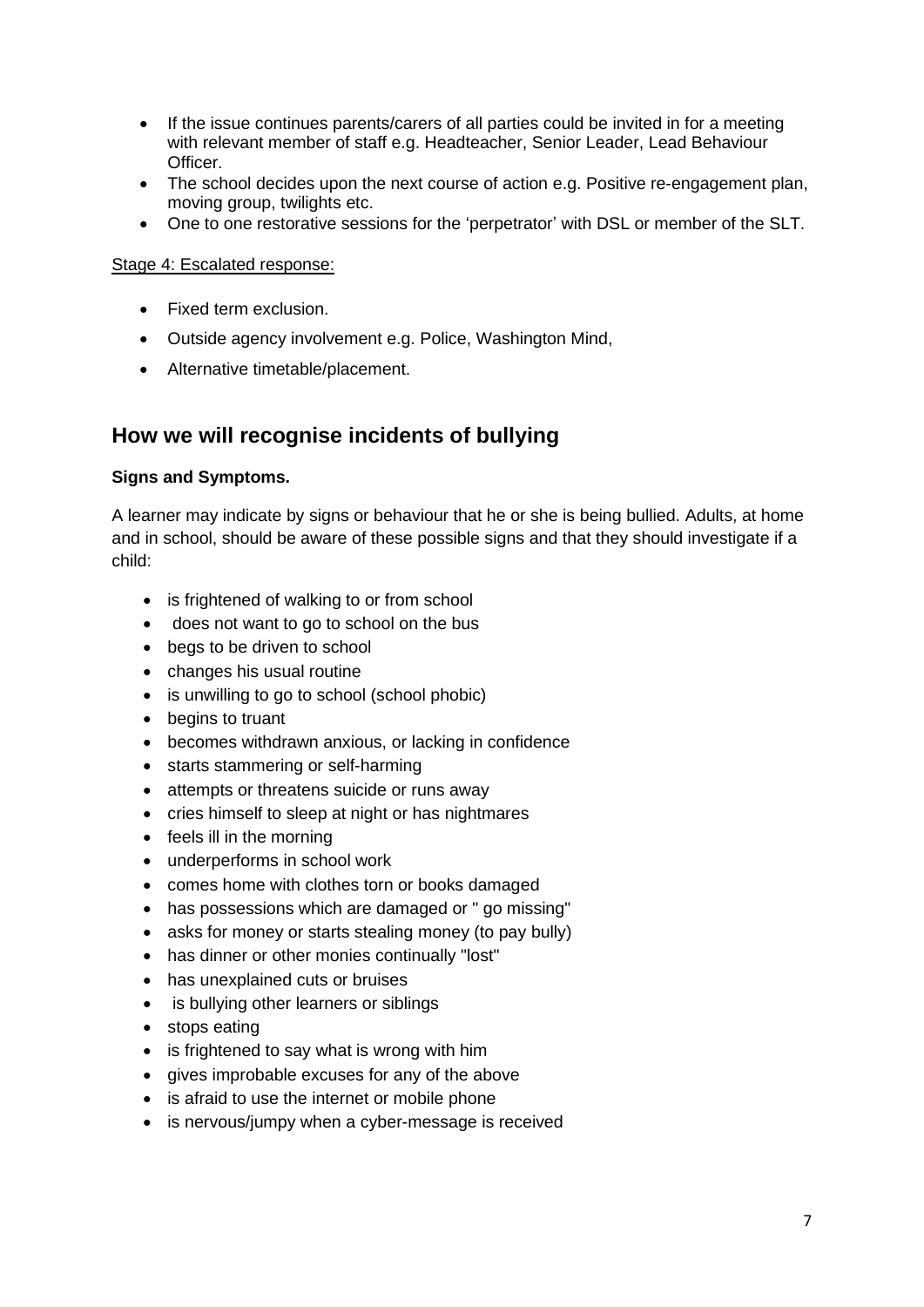These signs and behaviours could indicate other problems, but bullying should be considered a possibility and should be investigated.

#### **Special Educational Needs and Disabilities (SEND) Code of Practice**

Those learners who are considered as requiring SEN support, or an EHCP we will provide support in a proportionate and tailored way to meet individual learners needs. This will be based on the relevant statutory guidance, from the SEND Code of Practice: 0 to 25 years, sets out how to develop a graduated response to the varying levels of SEND among children and young people is the best way to offer support. Some bullied children will have SEND.

## **APPENDIX ONE**

#### **Parental Involvement**

When necessary the parents of bullies and their victims will be informed of an incident and the action that has taken place and asked to support strategies proposed to tackle the problem. The bully will also be reminded of the possible consequences of bullying and the sanctions for repeated incidents will be clearly explained

Parents will be informed regularly through newsletters about the anti-bullying policy in the school. As a school we regularly review the policy to ensure we are in a position to strengthen our approach to this issue. This policy is seen as an integral part of our Behaviour and Discipline Policy.

#### **Advice for Parents**:

The most important thing a parent can do to help a child who is being bullied is to provide love and reassurance and to support them in their quest to solve the problem. A report of bullying by a child should always be taken seriously. Parents can take comfort that the link school are committed to tackling bullying in all its guises. Therefore, parents are invited to contact the school should they become aware that their child is being bullied. The school welcomes ideas and encourages that you contact the Anti-Bullying Coordinator.

The school texting service, website and social media will be used to convey Anti Bullying messages and the school website has a specific area for advice and guidance.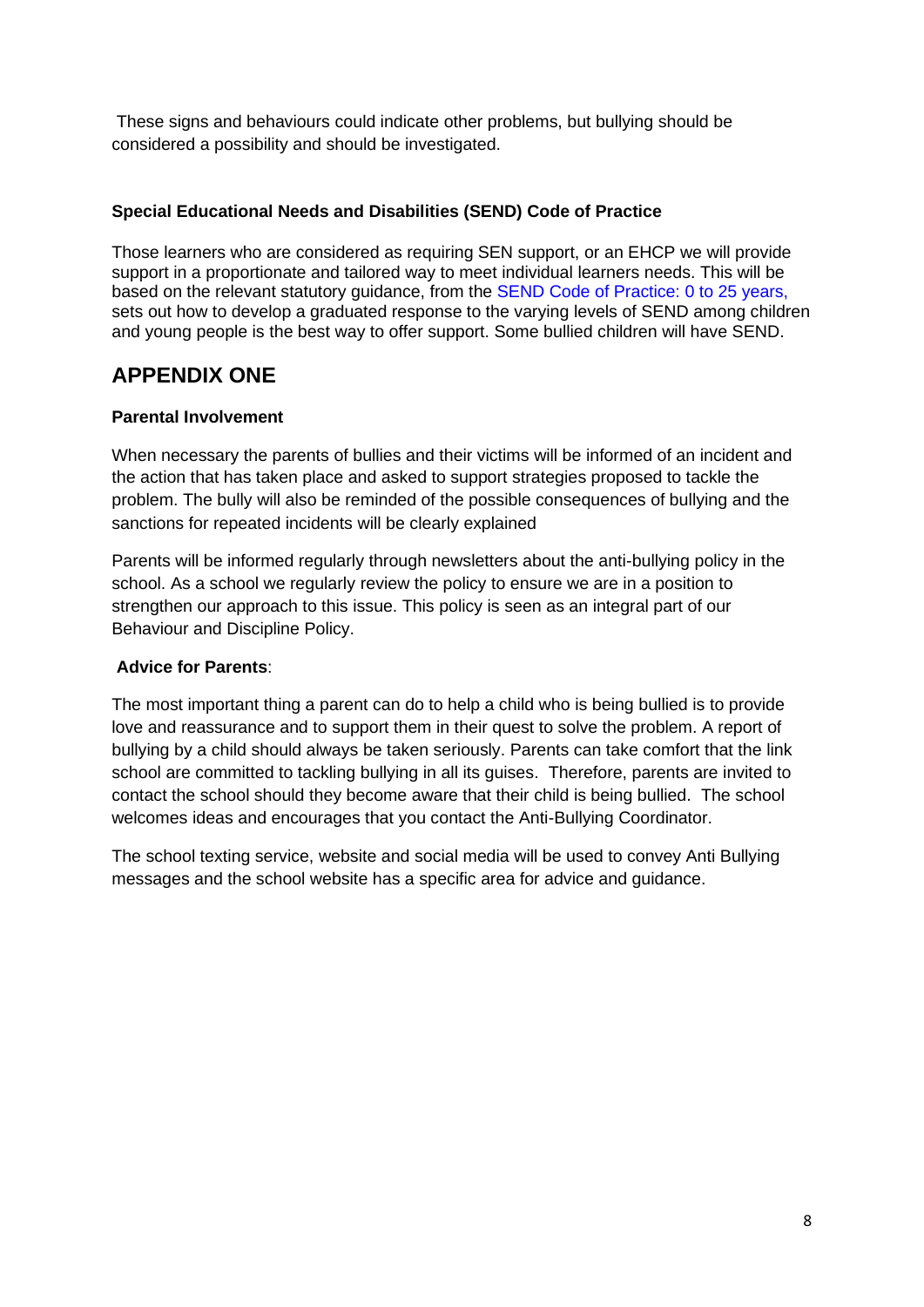## **APPENDIX TWO**

#### **DEALING WITH INCIDENTS OF BULLYING**

#### **Staff Guidelines**

IT IS THE INDIVIDUAL RESPONSIBILITY OF ALL ADULTS, TEACHING AND NONTEACHING STAFF to challenge anything you see or hear during lessons and around school e.g. racist remarks, homophobic language/comments, jeering, swearing at, laughing at, name calling, isolating, physical violence, sexual comments etc. Address any issues as they occur in lessons – if possible, sensitively, with the whole class; if not, then at least with the people involved. Encourage learners not to tolerate things done to them and to speak out.

If a learner makes a complaint, listen and take it seriously – your attitude will say so much about the support the learner may expect. Use your own judgement as to whether to investigate thoroughly or just to accept the distress of the 'victim' as being the important factor.

Record all incidents or complaints on sleuth. Contact the Lead Behaviour Officer or a member of the Anti-Bullying Team.

Decide what is appropriate to do, using your own judgement as to whether to deal with the incident yourself or to seek further support from either of the above.

If there is more than one incident involving the same people contact the Anti-bullying Coordinator who should inform parents of both or all involved and suggest strategies to prevent further incidents.